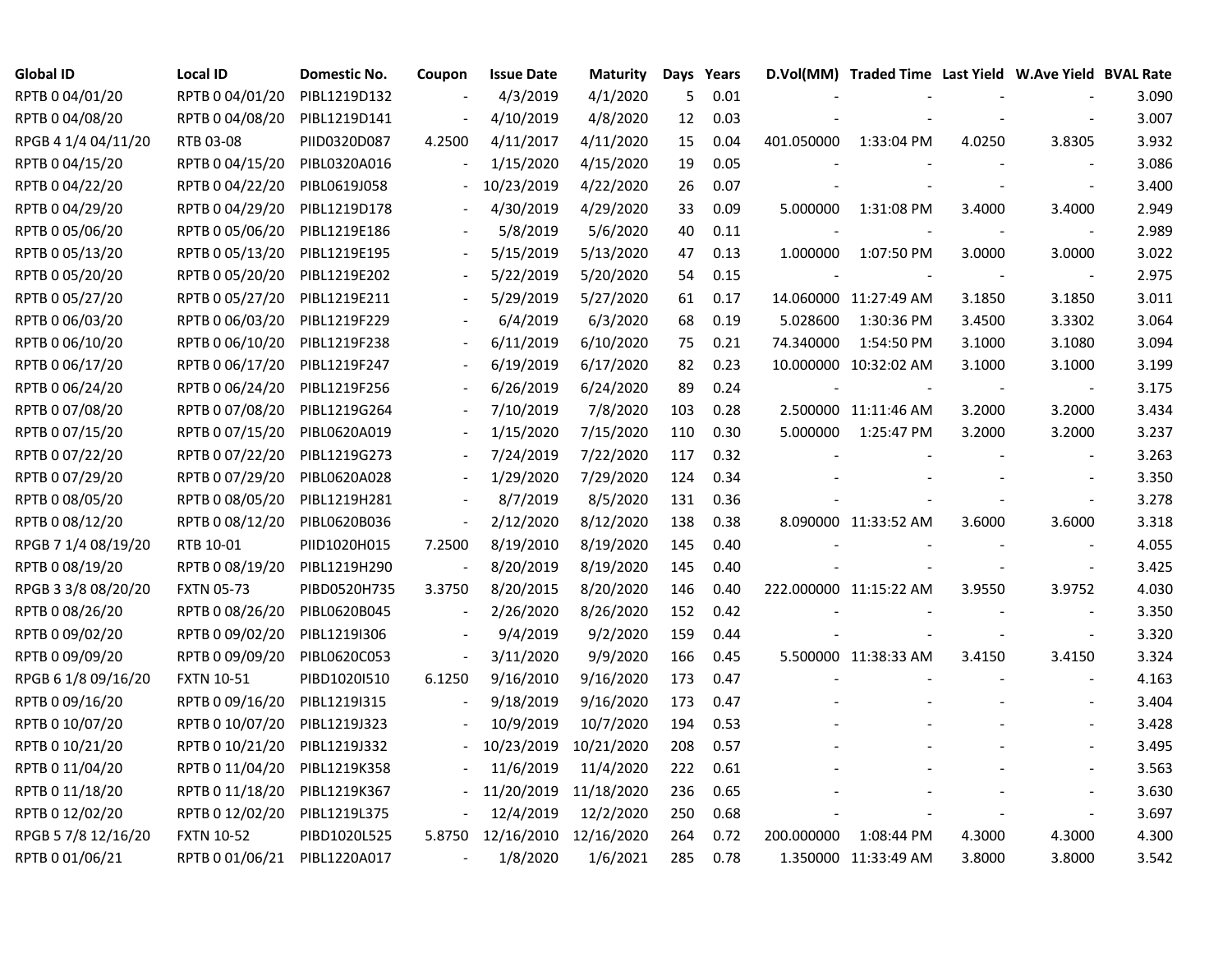| <b>Global ID</b>     | <b>Local ID</b>   | <b>Domestic No.</b> | Coupon                   | <b>Issue Date</b> | <b>Maturity</b>       |     | Days Years |             | D.Vol(MM) Traded Time Last Yield W.Ave Yield BVAL Rate |        |                |       |
|----------------------|-------------------|---------------------|--------------------------|-------------------|-----------------------|-----|------------|-------------|--------------------------------------------------------|--------|----------------|-------|
| RPTB 0 01/13/21      | RPTB 0 01/13/21   | PIBL1220A026        |                          | 1/15/2020         | 1/13/2021             | 292 | 0.80       |             |                                                        |        |                | 3.900 |
| RPTB 0 01/20/21      | RPTB 0 01/20/21   | PIBL1220A035        |                          | 1/22/2020         | 1/20/2021             | 299 | 0.82       |             |                                                        |        |                | 4.152 |
| RPGB 4 1/4 01/25/21  | <b>FXTN 03-23</b> | PIBD0321A236        | 4.2500                   | 1/25/2018         | 1/25/2021             | 304 | 0.83       | 25.000000   | 1:05:41 PM                                             | 4.2500 | 4.2500         | 4.308 |
| RPTB 0 01/27/21      | RPTB 0 01/27/21   | PIBL1220A044        |                          | 1/29/2020         | 1/27/2021             | 306 | 0.84       |             |                                                        |        |                | 3.973 |
| RPTB 0 02/03/21      | RPTB 0 02/03/21   | PIBL1220B052        |                          | 2/5/2020          | 2/3/2021              | 313 | 0.86       |             |                                                        |        |                | 3.650 |
| RPTB 0 02/10/21      | RPTB 0 02/10/21   | PIBL1220B061        | $\overline{\phantom{a}}$ | 2/12/2020         | 2/10/2021             | 320 | 0.88       |             |                                                        |        |                | 3.707 |
| RPTB 0 02/17/21      | RPTB 0 02/17/21   | PIBL1220B070        | $\overline{\phantom{a}}$ | 2/19/2020         | 2/17/2021             | 327 | 0.90       |             | 13.327000 10:28:19 AM                                  | 3.5600 | 3.6139         | 3.942 |
| RPTB 0 02/24/21      | RPTB 0 02/24/21   | PIBL1220B089        | $\blacksquare$           | 2/26/2020         | 2/24/2021             | 334 | 0.91       |             |                                                        |        |                | 3.950 |
| RPGB 7 3/8 03/03/21  | RTB 10-02         | PIID1021C027        | 7.3750                   | 3/3/2011          | 3/3/2021              | 341 | 0.93       | 1.400000    | 9:45:44 AM                                             | 4.3000 | 4.3000         | 4.281 |
| RPTB 0 03/03/21      | RPTB 0 03/03/21   | PIBL1220C097        |                          | 3/4/2020          | 3/3/2021              | 341 | 0.93       |             |                                                        |        |                | 3.613 |
| RPTB 0 03/10/21      | RPTB 0 03/10/21   | PIBL1220C104        | $\blacksquare$           | 3/11/2020         | 3/10/2021             | 348 | 0.95       |             | 11.100000 11:13:09 AM                                  | 3.6250 | 3.6250         | 3.641 |
| RPTB 0 03/17/21      | RPTB 0 03/17/21   | PIBL1220C113        | $\overline{\phantom{a}}$ | 3/18/2020         | 3/17/2021             | 355 | 0.97       |             | 76.000000 11:56:42 AM                                  | 3.8500 | 3.8422         | 3.736 |
| RPGB 3 1/2 03/20/21  | <b>FXTN 07-57</b> | PIBD0721C574        | 3.5000                   | 3/20/2014         | 3/20/2021             | 358 | 0.98       |             | 25.623000 10:46:16 AM                                  | 4.3000 | 4.3000         | 4.313 |
| RPGB 6 1/2 04/28/21  | <b>FXTN 10-53</b> | PIBD1021D531        | 6.5000                   | 4/28/2011         | 4/28/2021             | 397 | 1.09       |             |                                                        |        |                | 4.193 |
| RPGB 4 7/8 06/13/21  | RTB 03-09         | PIID0321F092        | 4.8750                   | 6/13/2018         | 6/13/2021             | 443 | 1.21       | 55.000000   | 1:05:35 PM                                             | 4.3000 | 4.3000         | 4.312 |
| RPGB 5 3/4 10/20/21  | RTB 10-03         | PIID1021J039        | 5.7500                   | 10/20/2011        | 10/20/2021            | 572 | 1.57       |             |                                                        |        |                | 4.392 |
| RPGB 5 3/4 11/24/21  | <b>FXTN 10-55</b> | PIBD1021K551        | 5.7500                   |                   | 11/24/2011 11/24/2021 | 607 | 1.66       |             |                                                        |        |                | 4.408 |
| RPGB 63/801/19/22    | <b>FXTN 10-54</b> | PIBD1022G545        | 6.3750                   | 7/19/2011         | 1/19/2022             | 663 | 1.82       |             | 500.000000 11:26:08 AM                                 | 4.6500 | 4.6500         | 4.650 |
| RPGB 4 01/26/22      | <b>FXTN 05-74</b> | PIBD0522A747        | 4.0000                   | 1/26/2017         | 1/26/2022             | 670 | 1.83       | 7.660000    |                                                        |        | $\sim$         | 4.567 |
| RPGB 15 03/14/22     | <b>FXTN 20-02</b> | PIBD2022C021        | 15.0000                  | 3/14/2002         | 3/14/2022             | 717 | 1.96       |             |                                                        |        | $\blacksquare$ | 4.456 |
| RPGB 4 3/4 07/04/22  | <b>FXTN 03-24</b> | PIBD0322G247        | 4.7500                   | 7/4/2019          | 7/4/2022              | 829 | 2.27       |             | 700.000000 10:02:58 AM                                 | 4.5000 | 4.5000         | 4.532 |
| RPGB 4 7/8 08/02/22  | <b>FXTN 10-56</b> | PIBD1022H562        | 4.8750                   | 8/2/2012          | 8/2/2022              | 858 | 2.35       |             |                                                        |        |                | 4.494 |
| RPGB 4 3/4 09/13/22  | <b>FXTN 10-57</b> | PIBD1022I570        | 4.7500                   | 9/13/2012         | 9/13/2022             | 900 | 2.46       |             |                                                        |        |                | 4.511 |
| RPGB 12 3/4 10/17/22 | <b>FXTN 20-03</b> | PIBD2022J033        | 12.7500                  |                   | 10/17/2002 10/17/2022 | 934 | 2.56       |             |                                                        |        | $\blacksquare$ | 4.515 |
| RPGB 4 5/8 12/04/22  | RTB 05-11         | PIID0522L114        | 4.6250                   | 12/4/2017         | 12/4/2022             | 982 | 2.69       | 3191.750000 | 1:58:26 PM                                             | 4.5500 | 4.5122         | 4.545 |
| RPGB 4 12/06/22      | <b>FXTN 10-58</b> | PIBD1022L585        | 4.0000                   | 12/6/2012         | 12/6/2022             | 984 | 2.69       |             | 100.500000 11:31:36 AM                                 | 4.4500 | 4.5993         | 4.602 |
| RPGB 4 3/8 02/11/23  | RTB 03-10         | PIID0323B101        | 4.3750                   | 2/11/2020         | 2/11/2023 1,051       |     | 2.88       | 1551.150000 | 1:50:42 PM                                             | 4.4500 | 4.3912         | 4.441 |
| RPGB 13 02/20/23     | <b>FXTN 20-04</b> | PIBD2023B048        | 13.0000                  | 2/20/2003         | 2/20/2023 1,060       |     | 2.90       |             |                                                        |        |                | 4.547 |
| RPGB 5 1/2 03/08/23  | <b>FXTN 05-75</b> | PIBD0523C752        | 5.5000                   | 3/8/2018          | 3/8/2023 1,076        |     | 2.95       | 200.000000  | 1:16:15 PM                                             | 4.6000 | 4.6000         | 4.600 |
| RPGB 3 1/2 04/21/23  | <b>FXTN 07-58</b> | PIBD0723D588        | 3.5000                   | 4/21/2016         | 4/21/2023 1,120       |     | 3.07       | 18.790000   |                                                        |        |                | 4.554 |
| RPGB 11 7/8 05/29/23 | <b>FXTN 20-05</b> | PIBD2023E054        | 11.8750                  | 5/29/2003         | 5/29/2023 1,158       |     | 3.17       |             |                                                        |        | $\blacksquare$ | 4.563 |
| RPGB 3 1/4 08/15/23  | RTB 10-04         | PIID1023H046        | 3.2500                   | 8/15/2013         | 8/15/2023 1,236       |     | 3.38       |             | 0.500000 10:12:13 AM                                   | 4.9000 | 4.9000         | 4.530 |
| RPGB 11 3/8 10/23/23 | <b>FXTN 20-06</b> | PIBD2023J068        | 11.3750                  | 10/23/2003        | 10/23/2023 1,305      |     | 3.57       |             |                                                        |        | $\blacksquare$ | 4.579 |
| RPGB 6 1/4 03/12/24  | RTB 05-12         | PIID0524C129        | 6.2500                   | 3/12/2019         | 3/12/2024 1,446       |     | 3.96       |             | 251.010000 11:28:41 AM                                 | 4.5250 | 4.5311         | 4.530 |
| RPGB 4 1/2 04/20/24  | <b>FXTN 07-59</b> | PIBD0724D595        | 4.5000                   | 4/20/2017         | 4/20/2024 1,485       |     | 4.07       |             |                                                        |        |                | 4.612 |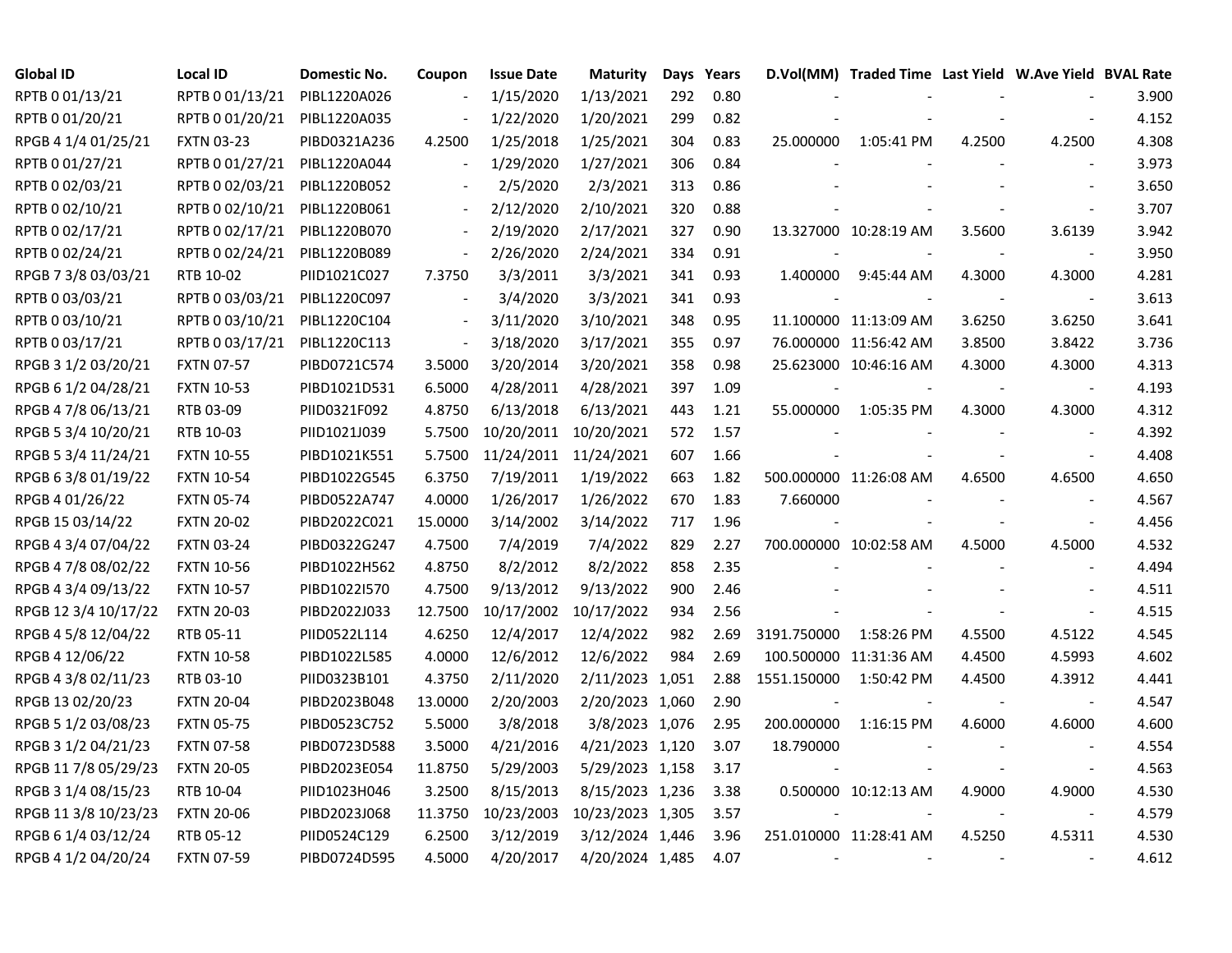| <b>Global ID</b>     | <b>Local ID</b>   | Domestic No. | Coupon  | <b>Issue Date</b> | <b>Maturity</b>             | Days Years |                                   | D.Vol(MM) Traded Time Last Yield W.Ave Yield BVAL Rate |                          |                          |       |
|----------------------|-------------------|--------------|---------|-------------------|-----------------------------|------------|-----------------------------------|--------------------------------------------------------|--------------------------|--------------------------|-------|
| RPGB 12 3/8 06/03/24 | <b>FXTN 20-07</b> | PIBD2024F075 | 12.3750 | 6/3/2004          | 6/3/2024 1,529              | 4.19       |                                   |                                                        |                          |                          | 4.599 |
| RPGB 12 7/8 08/05/24 | <b>FXTN 20-08</b> | PIBD2024H086 | 12.8750 | 8/5/2004          | 8/5/2024 1,592              | 4.36       |                                   |                                                        |                          |                          | 4.601 |
| RPGB 4 1/8 08/20/24  | <b>FXTN 10-59</b> | PIBD1024H595 | 4.1250  | 8/20/2014         | 8/20/2024 1,607             | 4.40       | 1016.560000 10:20:36 AM           |                                                        | 4.8025                   | 4.8013                   | 4.793 |
| RPGB 4 1/4 10/17/24  | <b>FXTN 05-76</b> | PIBD0524J762 | 4.2500  | 10/17/2019        | 10/17/2024 1,665            | 4.56       | 200.000000                        | 9:27:31 AM                                             | 4.5000                   | 4.5000                   | 4.576 |
| RPGB 13 3/4 11/11/24 | <b>FXTN 20-09</b> | PIBD2024K091 | 13.7500 | 11/11/2004        | 11/11/2024 1,690            | 4.63       |                                   |                                                        |                          | $\overline{\phantom{a}}$ | 4.604 |
| RPGB 5 3/4 04/12/25  | <b>FXTN 07-61</b> | PIBD0725D618 | 5.7500  | 4/12/2018         | 4/12/2025 1,842             | 5.04       |                                   | 30.000000 10:15:25 AM                                  | 4.5500                   | 4.5500                   | 4.407 |
| RPGB 12 1/8 04/14/25 | <b>FXTN 20-10</b> | PIBD2025D103 | 12.1250 | 4/14/2005         | 4/14/2025 1,844             | 5.05       |                                   |                                                        |                          | $\sim$                   | 4.610 |
| RPGB 3 5/8 09/09/25  | <b>FXTN 10-60</b> | PIBD10251608 | 3.6250  | 9/9/2015          | 9/9/2025 1,992              | 5.45       |                                   | 27.020000 10:10:44 AM                                  | 4.8400                   | 4.8400                   | 4.587 |
| RPGB 12 1/8 10/20/25 | <b>FXTN 20-11</b> | PIBD2025J116 | 12.1250 | 10/20/2005        | 10/20/2025 2,033            | 5.57       |                                   |                                                        |                          | $\overline{\phantom{a}}$ | 4.619 |
| RPGB 18 1/4 11/29/25 | <b>FXTN 25-01</b> | PIBD2525K015 | 18.2500 | 11/29/2000        | 11/29/2025 2,073            | 5.68       |                                   |                                                        |                          |                          | 4.620 |
| RPGB 10 1/4 01/19/26 | <b>FXTN 20-12</b> | PIBD2026A122 | 10.2500 | 1/19/2006         | 1/19/2026 2,124             | 5.82       |                                   |                                                        |                          | $\blacksquare$           | 4.623 |
| RPGB 6 1/4 02/14/26  | <b>FXTN 07-62</b> | PIBD0726B627 | 6.2500  | 2/14/2019         | 2/14/2026 2,150             | 5.89       | 853.370000                        | 1:42:12 PM                                             | 4.6900                   | 4.5809                   | 4.585 |
| RPGB 3 1/2 09/20/26  | RTB 10-05         | PIID1026I057 | 3.5000  | 9/20/2016         | 9/20/2026 2,368             | 6.48       |                                   | 1.000000 11:53:41 AM                                   | 4.7000                   | 4.7000                   | 4.643 |
| RPGB 6 1/4 10/20/26  | RTB 15-01         | PIID1526J019 | 6.2500  |                   | 10/20/2011 10/20/2026 2,398 | 6.57       |                                   |                                                        |                          |                          | 4.663 |
| RPGB 8 12/07/26      | <b>FXTN 20-13</b> | PIBD2026L139 | 8.0000  | 12/7/2006         | 12/7/2026 2,446             | 6.70       |                                   |                                                        |                          |                          | 4.651 |
| RPGB 5 3/8 03/01/27  | RTB 15-02         | PIID1527C023 | 5.3750  | 3/1/2012          | 3/1/2027 2,530              | 6.93       |                                   |                                                        |                          |                          | 4.671 |
| RPGB 4 3/4 05/04/27  | <b>FXTN 10-61</b> | PIBD1027E617 | 4.7500  | 5/4/2017          | 5/4/2027 2,594              | 7.10       |                                   |                                                        |                          |                          | 4.701 |
| RPGB 8 5/8 09/06/27  | <b>FXTN 20-14</b> | PIBD2027I140 | 8.6250  | 9/6/2007          | 9/6/2027 2,719              | 7.44       |                                   |                                                        |                          |                          | 4.741 |
| RPGB 6 1/4 03/22/28  | <b>FXTN 10-63</b> | PIBD1028C635 | 6.2500  | 3/22/2018         | 3/22/2028 2,917             | 7.99       | 51.340000                         | 1:59:22 PM                                             | 4.8595                   | 4.8595                   | 4.749 |
| RPGB 9 1/2 12/04/28  | <b>FXTN 20-15</b> | PIBD2028L151 | 9.5000  | 12/4/2008         | 12/4/2028 3,174             | 8.69       |                                   |                                                        | $\overline{\phantom{a}}$ | $\blacksquare$           | 4.762 |
| RPGB 67/8 01/10/29   | <b>FXTN 10-64</b> | PIBD1029A644 | 6.8750  | 1/10/2019         | 1/10/2029 3,211             | 8.79       | 1609.240000                       | 1:59:40 PM                                             | 4.8250                   | 4.7993                   | 4.811 |
| RPGB 8 3/4 05/27/30  | <b>FXTN 20-16</b> | PIBD2030E166 | 8.7500  | 5/27/2010         | 5/27/2030 3,713 10.17       |            |                                   |                                                        |                          | $\sim$                   | 4.856 |
| RPGB 12 1/2 07/28/30 | <b>FXTN 25-02</b> | PIBD2530G029 | 12.5000 | 7/28/2005         | 7/28/2030 3,775 10.34       |            |                                   |                                                        |                          |                          | 4.868 |
| RPGB 11 1/4 01/26/31 | <b>FXTN 25-03</b> | PIBD2531A032 | 11.2500 | 1/26/2006         | 1/26/2031 3,957 10.83       |            |                                   |                                                        |                          | $\blacksquare$           | 4.899 |
| RPGB 8 07/19/31      | <b>FXTN 20-17</b> | PIBD2031G171 | 8.0000  | 7/19/2011         |                             |            | 7/19/2031 4,131 11.31 1523.875000 | 1:09:17 PM                                             | 4.9100                   | 4.9768                   | 4.955 |
| RPGB 9 3/8 10/05/31  | <b>FXTN 25-04</b> | PIBD2531J042 | 9.3750  | 10/5/2006         | 10/5/2031 4,209 11.52       |            |                                   |                                                        |                          | $\sim$                   | 4.934 |
| RPGB 5 7/8 02/02/32  | <b>FXTN 20-18</b> | PIBD2032B183 | 5.8750  | 2/2/2012          | 2/2/2032 4,329 11.85        |            |                                   |                                                        |                          |                          | 4.951 |
| RPGB 5 7/8 03/01/32  | RTB 20-01         | PIID2032C014 | 5.8750  | 3/1/2012          | 3/1/2032 4,357 11.93        |            |                                   |                                                        |                          |                          | 4.990 |
| RPGB 5 3/4 09/27/32  | <b>FXTN 20-19</b> | PIBD2032I195 | 5.7500  | 9/27/2012         | 9/27/2032 4,567 12.50       |            |                                   |                                                        |                          |                          | 4.973 |
| RPGB 8 1/2 11/29/32  | <b>FXTN 25-05</b> | PIBD2532K057 | 8.5000  | 11/29/2007        | 11/29/2032 4,630 12.68      |            |                                   |                                                        |                          | $\sim$                   | 4.979 |
| RPGB 3 5/8 03/21/33  | <b>FXTN 20-20</b> | PIBD2033C206 | 3.6250  | 3/21/2013         | 3/21/2033 4,742 12.98       |            |                                   | 49.530000 11:32:17 AM                                  | 5.2000                   | 5.2000                   | 4.992 |
| RPGB 9 1/4 11/05/34  | <b>FXTN 25-06</b> | PIBD2534K062 | 9.2500  | 11/5/2009         | 11/5/2034 5,336 14.61       |            |                                   |                                                        |                          | $\blacksquare$           | 5.023 |
| RPGB 8 09/30/35      | <b>FXTN 25-07</b> | PIBD2535I071 | 8.0000  | 9/30/2010         | 9/30/2035 5,665 15.51       |            |                                   |                                                        |                          | $\blacksquare$           | 5.031 |
| RPGB 8 1/8 12/16/35  | <b>FXTN 25-08</b> | PIBD2535L086 | 8.1250  | 12/16/2010        | 12/16/2035 5,742 15.72      |            | 3.470000                          |                                                        |                          |                          | 5.035 |
| RPGB 7 5/8 09/29/36  | <b>FXTN 25-09</b> | PIBD2536I097 | 7.6250  | 9/29/2011         | 9/29/2036 6,030 16.51       |            |                                   |                                                        |                          | $\sim$                   | 5.033 |